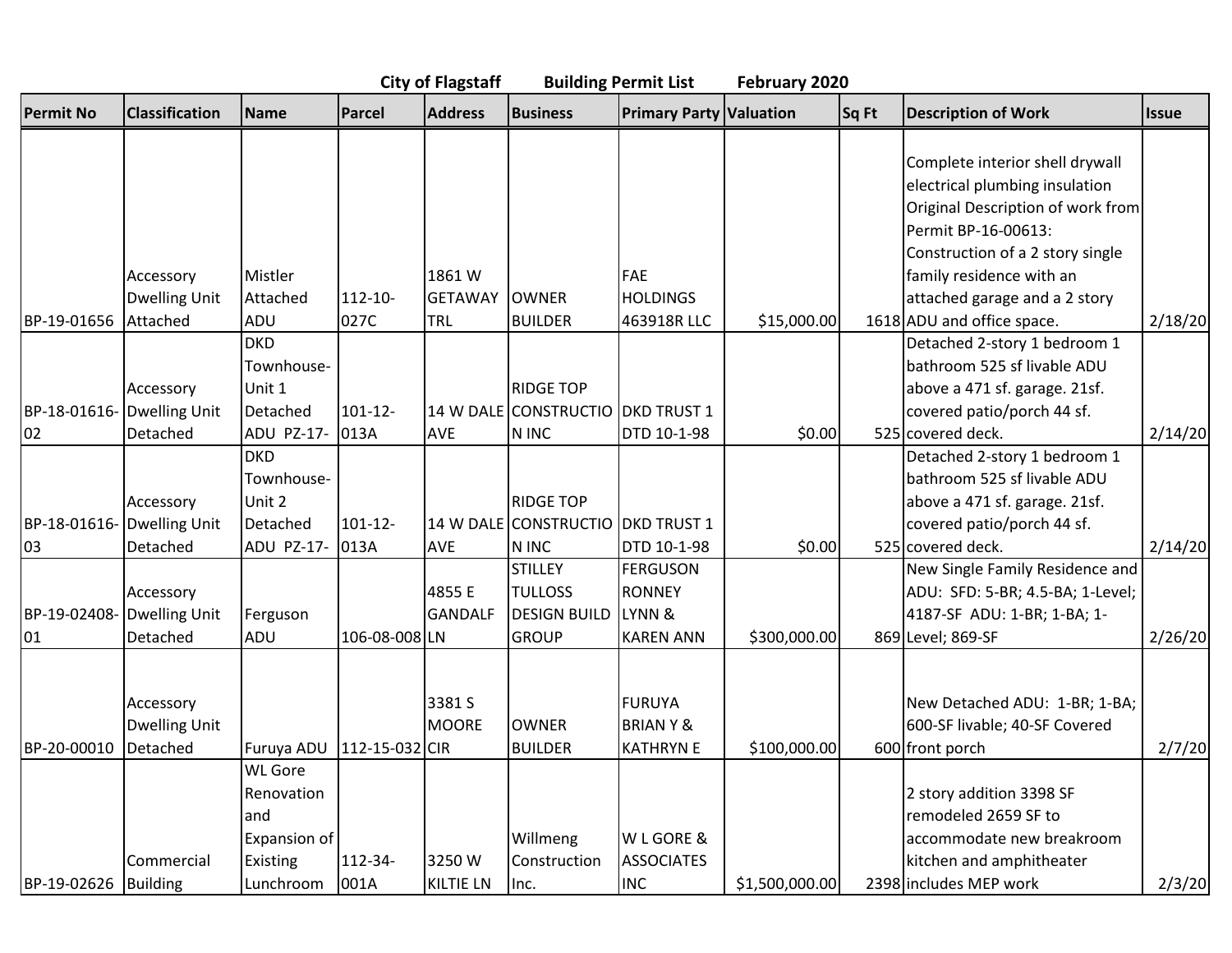|             |                         | Coconino           |                     |                      |                                 |                     |                 |                                   |         |
|-------------|-------------------------|--------------------|---------------------|----------------------|---------------------------------|---------------------|-----------------|-----------------------------------|---------|
|             |                         | County             |                     |                      |                                 |                     |                 |                                   |         |
|             |                         | Installation       |                     |                      |                                 |                     |                 |                                   |         |
|             | Commercial              | of Charging        | $108 - 13 -$        | 2625N                | Harmon                          | COCONINO            |                 | Installation of a 200 amp         |         |
| BP-19-02839 | Building                | Ports              | 001V                | <b>KING ST</b>       | Electric Inc.                   | <b>COUNTY</b>       | \$60,000.00     | charging station                  | 2/5/20  |
|             |                         |                    |                     |                      |                                 |                     |                 |                                   |         |
|             |                         |                    |                     |                      |                                 |                     |                 |                                   |         |
|             |                         |                    |                     |                      |                                 |                     |                 |                                   |         |
|             | Commercial              |                    |                     |                      | <b>RELIANCE</b>                 |                     |                 |                                   |         |
|             | <b>Building</b>         | Vora               |                     | 822N                 | COMMERCIAL 822                  |                     |                 |                                   |         |
|             | Repair/Remode Financial |                    | $101-03-$           | <b>HUMPHRE</b>       | CONSTRUCTIO INVESTMENT          |                     |                 | Vora Financial Group TI with new  |         |
| BP-19-01660 | I/TI                    | Remodel            | 010B                | <b>YS ST</b>         | N                               | S LLC               | \$200,000.00    | covered entry                     | 2/10/20 |
|             |                         |                    |                     |                      |                                 |                     |                 | Interior demo/tenant              |         |
|             |                         |                    |                     |                      |                                 |                     |                 | improvement of existing vacant    |         |
|             |                         |                    |                     |                      |                                 |                     |                 | space (61532 SF) with add of      |         |
|             | Commercial              |                    |                     |                      | <b>AMERICAN</b>                 |                     |                 | new exterior entry vestibule (912 |         |
|             | <b>Building</b>         |                    |                     | 4800N                | <b>MADE</b>                     |                     |                 | SF)& areas of exterior work:      |         |
|             | Repair/Remode Hobby     |                    | 113-28-             | <b>HIGHWAY</b>       | <b>ACOUSTICS</b>                | <b>SERITAGE SRC</b> |                 | loading dock ext wall infill. Occ |         |
| BP-19-01938 | I/TI                    | Lobby TI           | 003D                | 89                   | <b>LLC</b>                      | <b>FINANCE LLC</b>  | \$1,610,000.00] | $912$ load = 904                  | 2/21/20 |
|             | <b>Building</b>         | Elementary         |                     |                      | LOVEN                           | <b>FLAGSTAFF</b>    |                 | remodel restrooms to include      |         |
|             |                         |                    | 100-01-             | 850N                 | CONTRACTING SCHOOL              |                     |                 | new accessible for students and   |         |
|             | Repair/Remode School    | Bathroom           |                     | <b>BONITO ST INC</b> |                                 |                     |                 |                                   |         |
| BP-19-02665 | I/TI<br>Commercial      |                    | 007B                |                      |                                 | <b>DISTRICT 1</b>   | \$300,000.00    | staff and reconfigure existing    | 2/27/20 |
|             |                         |                    |                     |                      |                                 |                     |                 |                                   |         |
|             | <b>Building</b>         |                    |                     | 5005 E               |                                 |                     |                 | Partial interior remodel/sales    |         |
|             | Repair/Remode           |                    |                     |                      | MARKETPL Powerhouse             | <b>ARIZONA</b>      |                 | fixture reconfiguration and       |         |
| BP-19-02753 | II/TI                   | <b>Best Buy TI</b> | 113-82-014 ACE DR   |                      | Retail Services STATE OF        |                     | \$10,000.00]    | electrical work 2525 SF           | 2/19/20 |
|             |                         |                    |                     |                      |                                 |                     |                 |                                   |         |
|             |                         |                    |                     |                      |                                 |                     |                 |                                   |         |
|             |                         |                    |                     |                      |                                 |                     |                 |                                   |         |
|             |                         |                    |                     |                      |                                 |                     |                 |                                   |         |
|             |                         |                    |                     |                      |                                 |                     |                 |                                   |         |
|             | Commercial              |                    |                     |                      |                                 |                     |                 |                                   |         |
|             | <b>Building</b>         | Drinking           |                     |                      | <b>TIMBER PEAKS COAST &amp;</b> |                     |                 |                                   |         |
|             | Repair/Remode Horn      |                    |                     | 108 E                | CONSTRUCTIO   MOUNTAIN          |                     |                 |                                   |         |
| BP-19-02840 | I/TI                    | Meadery TI         | 101-21-009 ROUTE 66 |                      | N LLC                           | <b>PROPERTIES</b>   | \$75,000.00     | TI 1760 SF with new MEP           | 2/11/20 |
|             | Commercial              | <b>FMC Replace</b> |                     |                      |                                 |                     |                 | Replace AHU-3 (28000-CFM);        |         |
|             | <b>Building</b>         | Air Handler        |                     |                      | <b>LOVEN</b>                    | <b>FLAGSTAFF</b>    |                 | Replace Fused switchable          |         |
|             | Repair/Remode in ED     |                    | $101 - 01 -$        | 1200 N               | CONTRACTING MEDICAL             |                     |                 | distribution panel with new       |         |
| BP-20-00124 | II/TI                   | Radioligy          | 013C                | <b>BEAVER ST INC</b> |                                 | <b>CENTER INC</b>   | \$850,000.00    | circuit breaker panel; ExtenD     | 2/5/20  |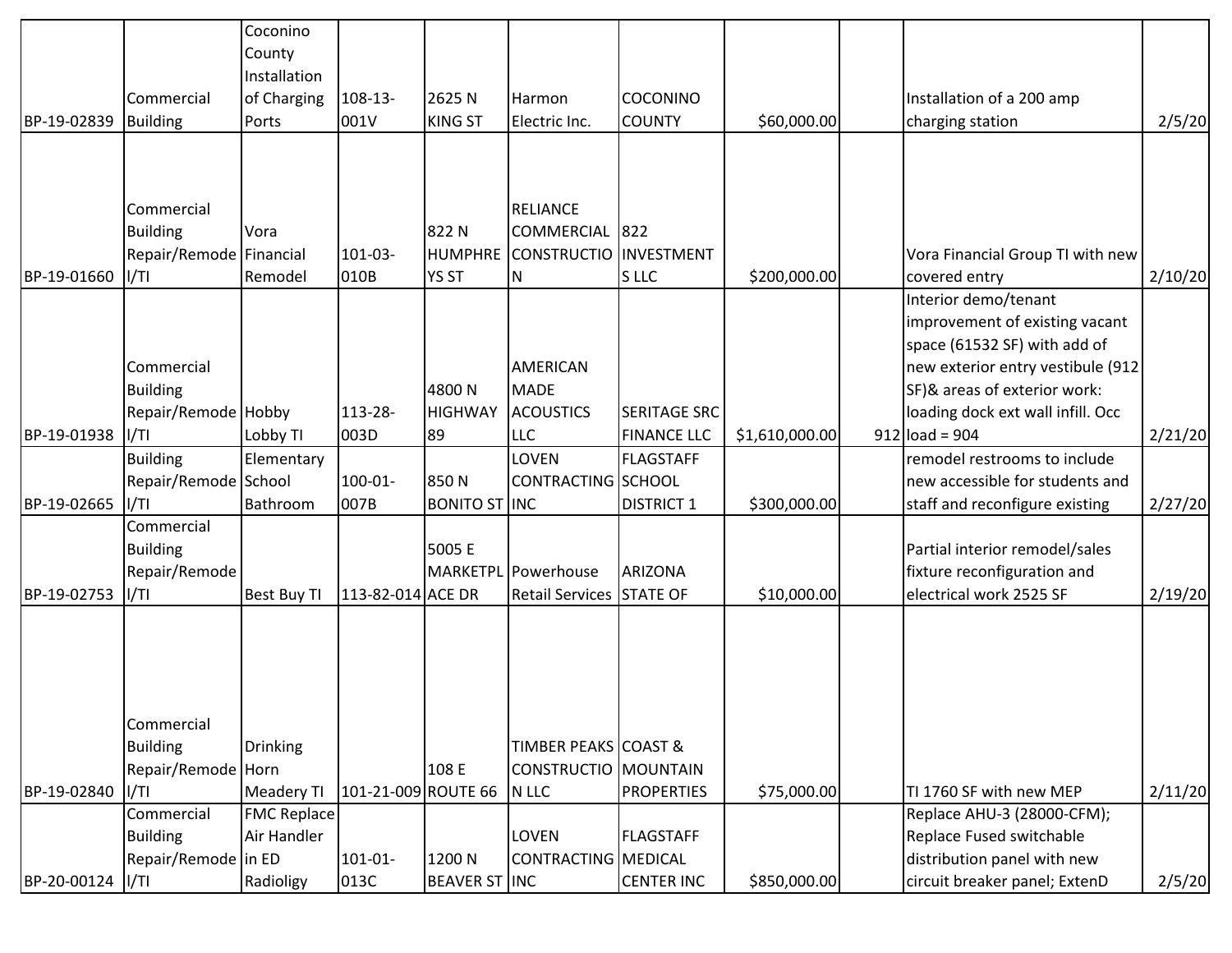| BP-20-00185 | Commercial<br><b>Building</b><br>Repair/Remode LuLu Lemon<br>II/TI        | ΤI                            | 104-19-123 STE 304 | 320 S<br><b>REGENT ST BUILDING</b>   | <b>HUNTER</b><br><b>GROUP LLC</b>  | <b>BIG ASPEN</b><br>PLACE LLC                                            | \$50,000.00 | Tenant improvement of vacant<br>suite for apparel &clothing<br>retailer 2541 SF. Occupant load =<br>29                                                                                                                                                                                                                                           | 2/19/20 |
|-------------|---------------------------------------------------------------------------|-------------------------------|--------------------|--------------------------------------|------------------------------------|--------------------------------------------------------------------------|-------------|--------------------------------------------------------------------------------------------------------------------------------------------------------------------------------------------------------------------------------------------------------------------------------------------------------------------------------------------------|---------|
| BP-20-00224 | Commercial<br><b>Building</b><br>Repair/Remode Bull Basin<br>II/TI        | <b>Archery TI</b>             | 107-03-<br>028A    | 1901 N<br><b>FOURTH</b><br><b>ST</b> | <b>JKCINC</b>                      | <b>COUGAR</b><br><b>PROPERTIES</b><br><b>LLC</b>                         | \$25,000.00 | Commercial remodel to split one<br>existing retail space into two<br>tenant spaces. Bull Basin Archery<br>space = $5016$ SF M occupancy<br>group with occupant load of 45<br>persons. Remaining tenant space<br>= 4068 SF M occupancy group<br>(grocery) with occ load of 28<br>Residential Remodel to include<br>window replace, floor covering | 2/20/20 |
| BP-19-02289 | Residential<br><b>Building</b><br>Repair/Remode Addition/Re<br>I/Addition | Sather/Walk<br>ler<br>model   | 114-09-041 RD      | 1736N<br><b>FOX HILL</b>             | <b>EZRA</b><br><b>BUILDERS LLC</b> | <b>SATHER</b><br><b>WALKER</b><br><b>FAMILY</b><br>TRUST DTD 1-<br>16-18 | \$75,000.00 | replace; lower level bathroom<br>fixture replace in same location.<br>Residential Addition: 440-SF<br>livable attached ADU located<br>above existing garage; Studio; 1-<br>440 BA; 78-SF ADU patio; 63-SF                                                                                                                                        | 2/14/20 |
| BP-19-02449 | Residential<br><b>Building</b><br>Repair/Remode Interior<br>I/Addition    | Baxter<br>Exterior<br>Remodel | 110-06-<br>075A    | 1401 N<br><b>BEAVER ST LLC</b>       | Central &<br>Main<br>Construction  | <b>BAXTER</b><br><b>RICHARD R &amp;</b><br><b>JULIE</b>                  | \$30,000.00 | Interior renovation of existing<br>SFD: 1290-SF existing historic<br>home to be reconfigured and<br>brought up to current 2018<br>codes: 3-BR; 2.5-BA; 1-car<br>garage. No structural or exterior<br>changes. Upgrades to include<br>200 amp service                                                                                             | 2/13/20 |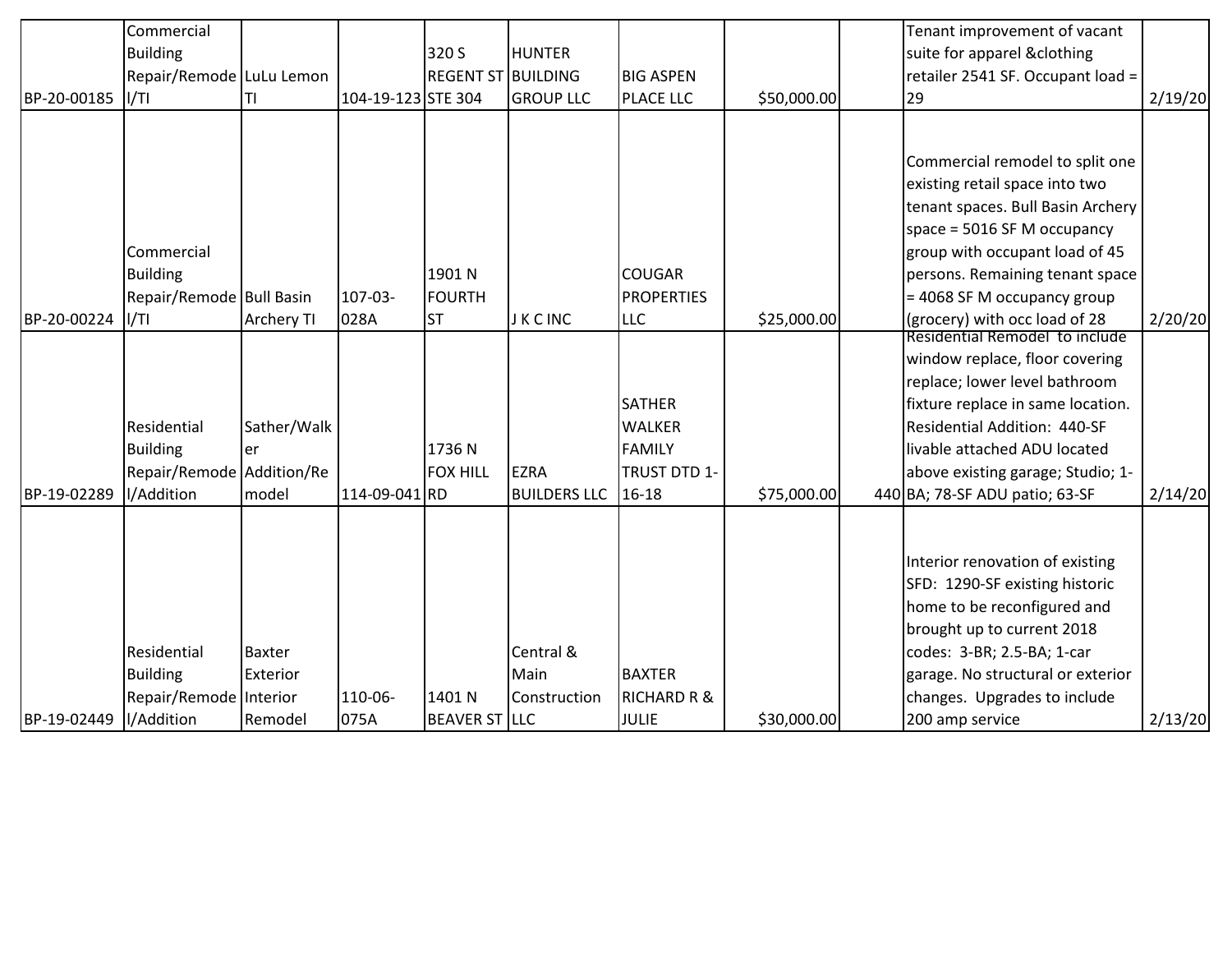| BP-19-02643  | Residential<br><b>Building</b><br>Repair/Remode Residential<br>I/Addition    | Kerr<br>Remodel                     | 103-12-011 O ST | 313 S SAN<br><b>FRANCISC</b> | <b>ICON</b><br>CONSTRUCTIO REAL ESTATE<br>IN. | CLOUD <sub>9</sub><br><b>LLC</b>               | \$45,000.00  | Residential Remodel Scope: (No<br>Change to Square Footage) New<br>bathroom install in existing<br>space; New egress windows in<br>bedrooms; New forced air<br>furnace in attic; Replace existing<br>ceiling in kitchen and living room<br>with vaulted ceiling/rafters;<br>Replace attic insulation                                                                                                                                                                                                                                         | 2/13/20 |
|--------------|------------------------------------------------------------------------------|-------------------------------------|-----------------|------------------------------|-----------------------------------------------|------------------------------------------------|--------------|----------------------------------------------------------------------------------------------------------------------------------------------------------------------------------------------------------------------------------------------------------------------------------------------------------------------------------------------------------------------------------------------------------------------------------------------------------------------------------------------------------------------------------------------|---------|
| BP-19-02880  | Residential<br><b>Building</b><br>Repair/Remode   model/additi<br>I/Addition | Paulsen<br>Residential<br>Re-<br>on | 113-17-006 89   | 6136N<br><b>HIGHWAY</b>      | <b>OWNER</b><br><b>BUILDER</b>                | MIANO MARY<br><b>JO PERSONAL</b><br><b>REP</b> | \$100,000.00 | Residential Remodel/Add. 739-<br>SF Remodel area to include: -<br>Stair replacement to basement<br>level; - reconfiguration of<br>laundry room walls. 1671-SF<br>Addition to include: - first level<br>master bedroom suite addition<br>adjacent to existing kitchen (672-<br>SF); - upper level 2-BR; 1-BA<br>addition located directly above<br>existing main dwelling (999-SF);<br>Structural and Misc. to include: -<br>installation of interior non-<br>bearing walls along existing<br>exterior walls for energy<br>1739 efficiency; - | 2/7/20  |
| BP-20-00005- | Residential<br><b>Building</b><br>Repair/Remode Reinforceme 104-01-          | Tucker Roof                         |                 | 23 S<br><b>AGASSIZ</b>       | <b>SSI</b>                                    | <b>TUCKER</b>                                  |              | Rafter support added to                                                                                                                                                                                                                                                                                                                                                                                                                                                                                                                      |         |
| 01           | I/Addition                                                                   | $\ln t$                             | 080E            | <b>ST</b>                    | <b>ENTERPRISES</b>                            | <b>DAWN</b>                                    | \$4,150.00   | accommodate PV system.                                                                                                                                                                                                                                                                                                                                                                                                                                                                                                                       | 2/19/20 |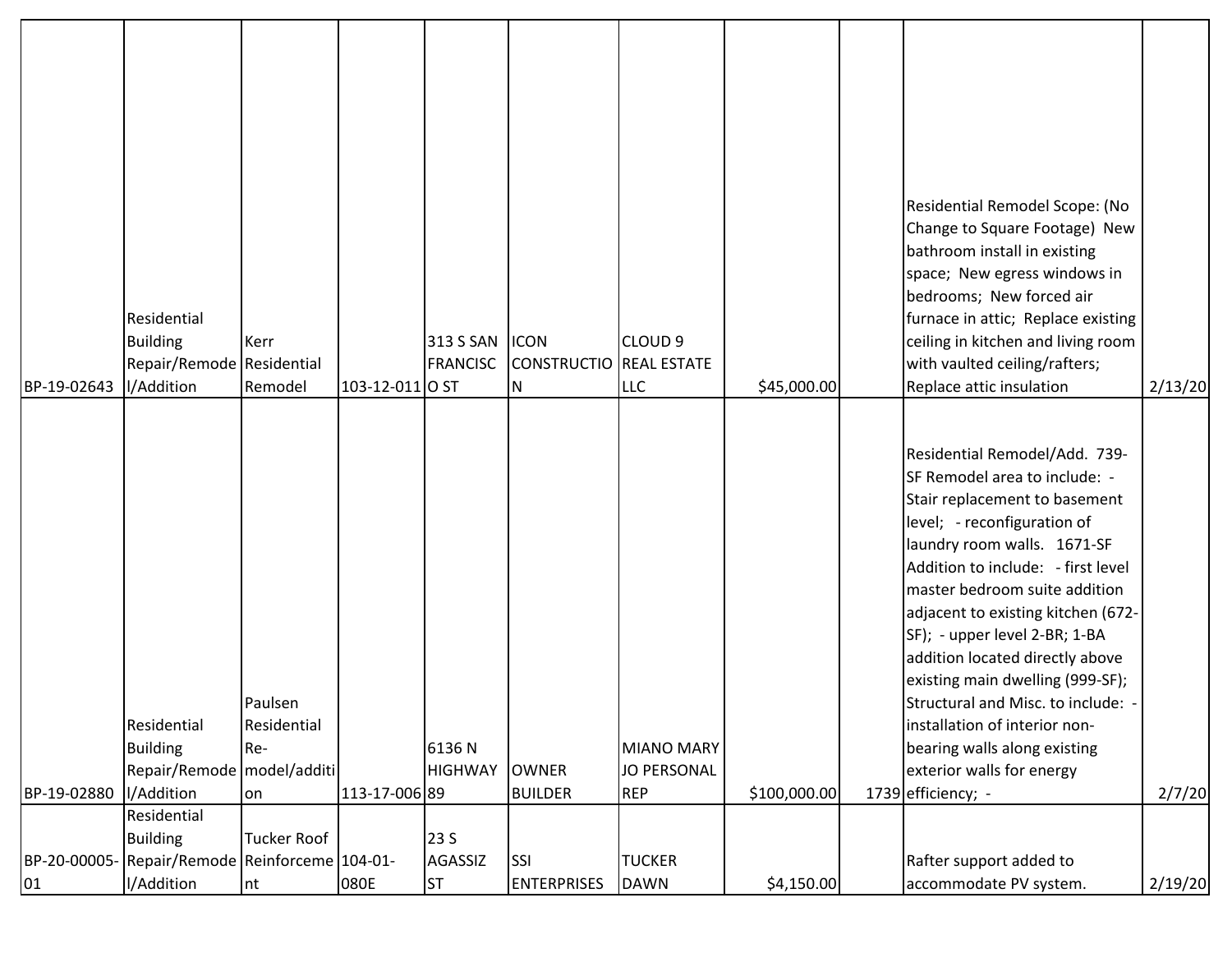|                         | Residential              | <b>Flaccus</b>                    |                      |                |                        |                         |              |                                        |         |
|-------------------------|--------------------------|-----------------------------------|----------------------|----------------|------------------------|-------------------------|--------------|----------------------------------------|---------|
|                         | <b>Building</b>          | Window                            |                      |                |                        |                         |              |                                        |         |
|                         | Repair/Remode Replacemen |                                   |                      | 119 S          | <b>OWNER</b>           |                         |              |                                        |         |
| BP-20-00054             | I/Addition               |                                   | 100-26-010 SPRING ST |                | <b>BUILDER</b>         | <b>FLACCUS JACK</b>     | \$600.00     | window replacement 2                   | 2/28/20 |
|                         | Residential              | <b>Reyes</b>                      | 109-10-              | 2901 N         | <b>JUNIPINE</b>        | <b>SEDILLO GB &amp;</b> |              | <b>Reyes Attached Garage Addition:</b> |         |
| BP-20-00118             | Building                 | Garage                            | 093A                 | <b>EAST ST</b> | CONSTRUCTIO AS         |                         | \$50,000.00  | 408-SF Garage; 156-SF livable          | 2/25/20 |
|                         | Residential              |                                   |                      |                |                        |                         |              |                                        |         |
|                         | <b>Building</b>          | Ott                               |                      | 2795N          |                        |                         |              | Minor bathroom remodel.                |         |
|                         | Repair/Remode Bathroom   |                                   |                      | <b>ELK RUN</b> | <b>OWNER</b>           | <b>OTT JOHN &amp;</b>   |              | Remove existing tub expand             |         |
| BP-20-00172             | I/Addition               | Remodel                           | 107-33-003 ST        |                | <b>BUILDER</b>         | PAMELA                  | \$1,000.00   | shower.                                | 2/19/20 |
|                         | Residential              | McDowell                          |                      |                |                        |                         |              |                                        |         |
|                         | <b>Building</b>          | <b>Rear Deck</b>                  |                      | 2604 N         | B <sub>3</sub>         |                         |              |                                        |         |
|                         | Repair/Remode Roof       |                                   |                      | <b>FOX RUN</b> | CONSTRUCTIO   MCDOWELL |                         |              | 240 SF deck cover over existing        |         |
| BP-20-00179             | I/Addition               | Addition                          | 107-35-019 DR        |                | N                      | SHAWNEE                 | \$10,000.00  | deck.                                  | 2/19/20 |
|                         | Residential              |                                   |                      |                |                        |                         |              |                                        |         |
|                         | <b>Building</b>          | Naifeh                            |                      | 2502 N         | <b>KOLESAR</b>         | <b>NAIFEH</b>           |              |                                        |         |
|                         | Repair/Remode Window     |                                   |                      | <b>BROKEN</b>  | CONRTRACTIN            | <b>GLORIA &amp;</b>     |              |                                        |         |
| BP-20-00206             | I/Addition               | Replace X 10 117-22-039 CIRCLE RD |                      |                | G INC.                 | <b>THOMAS</b>           | \$5,000.00   | Window Replacement(10)                 | 2/12/20 |
|                         | Residential              |                                   |                      |                |                        |                         |              |                                        |         |
|                         | <b>Building</b>          |                                   |                      | 1303N          |                        |                         |              |                                        |         |
|                         | Repair/Remode Greer      |                                   |                      | <b>NAVAJO</b>  | <b>OWNER</b>           | <b>GREER</b>            |              | Replace all upstairs windows. 13-      |         |
| BP-20-00264             | I/Addition               | Windows                           | 102-08-053 DR        |                | <b>BUILDER</b>         | <b>YVONNE</b>           | \$2,000.00]  | <b>Windows Total</b>                   | 2/24/20 |
|                         |                          |                                   |                      |                |                        |                         |              |                                        |         |
|                         |                          |                                   |                      |                | <b>REITZ</b>           |                         |              |                                        |         |
|                         | Residential              | Vanier                            |                      |                | <b>RESTORATION</b>     |                         |              |                                        |         |
|                         | <b>Building</b>          | Window                            |                      | 223N           | <b>AND HOME</b>        |                         |              |                                        |         |
|                         | Repair/Remode Replacemen |                                   |                      | MOGOLLO        | CONSTRUCTIO VANIER     |                         |              | Window Replacement (2) kitchen         |         |
| BP-20-00301             | I/Addition               |                                   | 100-13-010 N ST      |                | N                      | <b>LAUREN L</b>         | \$2,200.00   | area                                   | 2/27/20 |
|                         | Residential              |                                   |                      |                |                        | <b>BOYER RC &amp;</b>   |              |                                        |         |
|                         | <b>Building</b>          | Boyer                             |                      | 224 S          | <b>INCLINE</b>         | <b>PM FMLY</b>          |              | Non-structural concrete skirting       |         |
|                         | Repair/Remode Concrete   |                                   | 103-07-              | <b>HUMPHRE</b> | <b>CUSTOM</b>          | <b>TRUST DTD</b>        |              | with two vents including beam          |         |
| BP-20-00352  I/Addition |                          | <b>Skirting</b>                   | 015A                 | <b>YS ST</b>   | BUILDERS INC 10-19-98  |                         | \$2,500.00   | support                                | 2/27/20 |
|                         |                          |                                   |                      | 612W           | <b>JAMB</b>            | <b>JAMB</b>             |              |                                        |         |
| BP-19-02566-Residential |                          | Schmieder                         |                      | <b>TOMBSTO</b> | <b>CONSTRUCTIO</b>     | <b>CONSTRUCTI</b>       |              | Demo of 25x30 SF SFD and               |         |
| 02                      | Demolition               | SFD Demo                          | 100-36-017 NE AVE    |                | N                      | ON LLC                  | \$8,000.00   | detached 20x 8 SF shed.                | 2/20/20 |
|                         |                          |                                   |                      | 401 W          |                        |                         |              |                                        |         |
|                         |                          | Hansen Roof-                      |                      | <b>SILVER</b>  |                        |                         |              |                                        |         |
|                         | Residential              | mounted                           | 110-04-              | <b>SPRUCE</b>  | Nerd Power             | <b>HANSEN</b>           |              | Roof-mounted PV 2/4/20 Elec            |         |
| BP-19-02631             |                          | Solar                             |                      |                |                        | <b>CELESTE C</b>        | \$321,409.00 | panel moved per APS.                   |         |
|                         | Photovoltaic             |                                   | 133E                 | <b>AVE</b>     | AZ LLC                 |                         |              |                                        | 2/19/20 |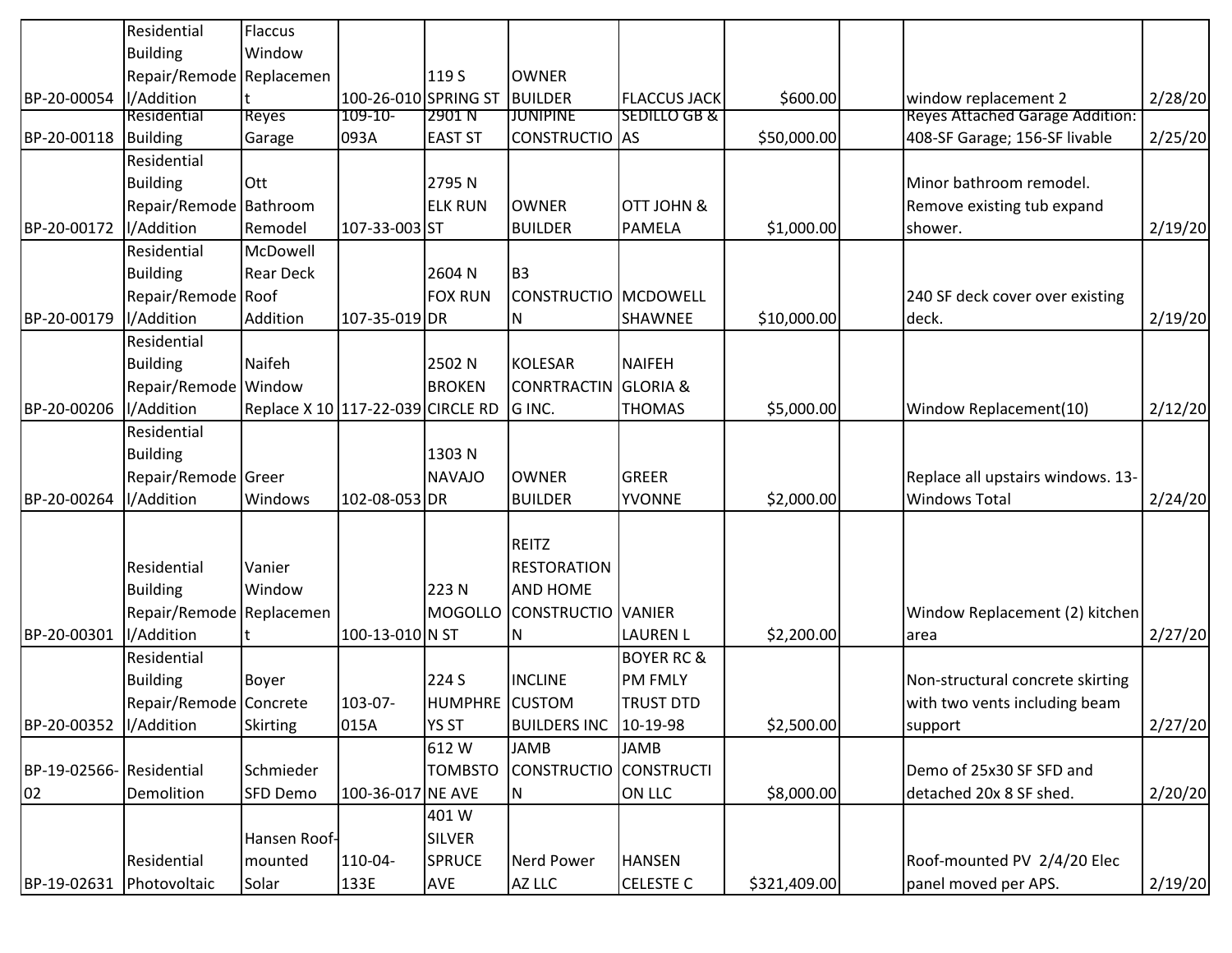|              |                      | <b>Tucker Roof</b>                        |                    | 23 S             | <b>PROMETHEUS</b>                 |                    |              |                                   |         |
|--------------|----------------------|-------------------------------------------|--------------------|------------------|-----------------------------------|--------------------|--------------|-----------------------------------|---------|
|              | Residential          | Mounted                                   | $104 - 01 -$       | <b>AGASSIZ</b>   | <b>RENEWABLES</b>                 | <b>TUCKER</b>      |              |                                   |         |
| BP-20-00005  | Photovoltaic         | Solar                                     | 080E               | <b>ST</b>        | <b>INC</b>                        | <b>DAWN</b>        | \$25,250.00  | 23-Panel roof mounted PV solar    | 2/19/20 |
|              |                      | Danker Roof-                              |                    | 1323 E           |                                   |                    |              |                                   |         |
|              | Residential          | mounted                                   |                    | <b>HATCHER</b>   | <b>OWNER</b>                      | <b>FLAGSTAFF</b>   |              |                                   |         |
| BP-20-00163  | Photovoltaic         | Solar                                     | 104-17-008 DR      |                  | <b>BUILDER</b>                    | <b>CITY OF</b>     | \$6,000.00]  | 12-panel roof mounted PV-Solar    | 2/7/20  |
|              |                      |                                           |                    |                  |                                   |                    |              |                                   |         |
|              |                      |                                           |                    | 3156W            | <b>PROMETHEUS</b>                 |                    |              | Roof-mounted Solar Array.         |         |
|              | Residential          |                                           |                    |                  | DANNIELLE RENEWABLES              | <b>GREGET RYAN</b> |              | Twenty-two Canadian Solar         |         |
| BP-20-00200  | Photovoltaic         | Greget Solar   111-24-013   DR            |                    |                  | <b>INC</b>                        | Α                  | \$22,176.00  | 320w panels.                      | 2/5/20  |
|              |                      | Pescador                                  |                    |                  |                                   |                    |              |                                   |         |
|              |                      | Roof-                                     |                    |                  |                                   |                    |              |                                   |         |
|              | Residential          | mounted                                   | 112-62-            | 2530 W           | PM & M                            | <b>PESCADOR</b>    |              | 5.12 kw Roof Mounted PV           |         |
| BP-20-00203  | Photovoltaic         | Solar                                     | 262A               | <b>POLLO CIR</b> | <b>Electric Inc</b>               | <b>ANDRES B</b>    | \$18,476.00  | System                            | 2/7/20  |
|              |                      |                                           |                    |                  |                                   |                    |              |                                   |         |
|              |                      |                                           |                    |                  | <b>PROMETHEUS</b>                 |                    |              |                                   |         |
|              | Residential          |                                           |                    | 2849N            | <b>RENEWABLES</b>                 | <b>HUBLITZ IAN</b> |              | 8 panel roof-mounted solar        |         |
| BP-20-00232  | Photovoltaic         | Hublitz Solar   111-09-081 GREGG DR   INC |                    |                  |                                   | & HOLLY            | \$7,860.00   | array.                            | 2/14/20 |
|              |                      |                                           |                    |                  |                                   |                    |              |                                   |         |
|              |                      | <b>DKD</b>                                |                    |                  |                                   |                    |              | 2744 sf. livable 3-story 4 BR 2.5 |         |
|              | Residential          | Townhouse-                                |                    |                  | <b>RIDGE TOP</b>                  |                    |              | bath attached SFD with a 110 sf   |         |
|              | <b>Single Family</b> | Unit 1 PZ-17-101-12-                      |                    |                  | 14 W DALE CONSTRUCTIO DKD TRUST 1 |                    |              | covered patio/porch 25 sf.        |         |
| BP-18-01616  | Attached             | 00137-01                                  | 013A               | <b>AVE</b>       | N INC                             | DTD 10-1-98        | \$700,000.00 | 2744 uncovered patio/porch.       | 2/14/20 |
|              |                      |                                           |                    |                  |                                   |                    |              |                                   |         |
|              |                      | <b>DKD</b>                                |                    |                  |                                   |                    |              | 2744 sf. livable 3-story 4 BR 2.5 |         |
|              | Residential          | Townhouse-                                |                    |                  | <b>RIDGE TOP</b>                  |                    |              | bath attached SFD with a 110 sf   |         |
| BP-18-01616- | Single Family        | Unit 2 PZ-17-101-12-                      |                    |                  | 14 W DALE CONSTRUCTIO DKD TRUST 1 |                    |              | covered patio/porch 25 sf.        |         |
| 01           | Attached             | 00137-01                                  | 013A               | <b>AVE</b>       | N INC                             | DTD 10-1-98        | \$700,000.00 | 2744 uncovered patio/porch.       | 2/14/20 |
|              |                      |                                           |                    |                  |                                   |                    |              |                                   |         |
|              |                      | Miramonte                                 |                    |                  |                                   |                    |              |                                   |         |
|              |                      | Switzer                                   |                    |                  |                                   |                    |              | SFD attached 2421 SF              |         |
|              |                      | Canyon                                    |                    |                  |                                   |                    |              | livable/conditioned 3 BR 2.5 bath |         |
|              | Residential          | Village Lot 5                             |                    | 642N             |                                   |                    |              | 456 SF garage. 387 SF. covered    |         |
|              | Single Family        | Same-as                                   |                    | <b>FOREST</b>    | <b>MIRAMONTE</b>                  | <b>FOREST RING</b> |              | porch/patio. 122 SF covered       |         |
| BP-19-02656  | Attached             | Model 2421                                | 101-45-104 VIEW DR |                  | <b>ARIZONA LLC</b>                | <b>LLC</b>         | \$215,000.00 | 2421 deck.                        | 2/12/20 |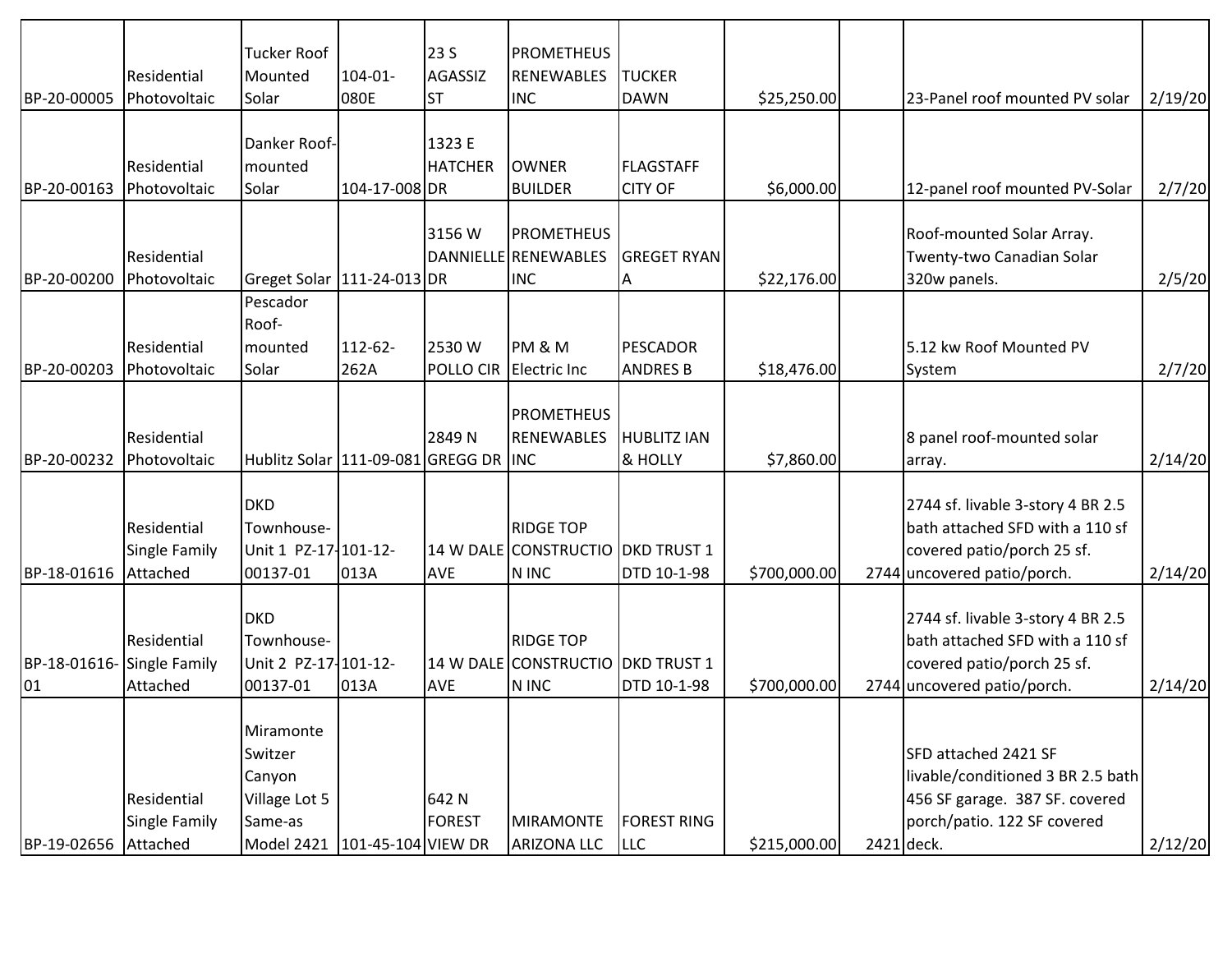|             |                                     | Miramonte                 |                    |                                       |                     |                                                                          |                | SFD ATTACHED 2421 SF                                                                                                                                                                   |         |
|-------------|-------------------------------------|---------------------------|--------------------|---------------------------------------|---------------------|--------------------------------------------------------------------------|----------------|----------------------------------------------------------------------------------------------------------------------------------------------------------------------------------------|---------|
|             |                                     | Switzer                   |                    |                                       |                     |                                                                          |                | livable/conditioned 3 BR 2.5 bath                                                                                                                                                      |         |
|             | Residential                         | Canyon                    |                    | 658N                                  |                     |                                                                          |                | 456 SF garage. 387 SF. covered                                                                                                                                                         |         |
|             | <b>Single Family</b>                | Village Lot 6             |                    | <b>FOREST</b>                         | MIRAMONTE           | <b>FOREST RING</b>                                                       |                | porch/patio. 122 SF covered                                                                                                                                                            |         |
| BP-19-02657 | Attached                            | Same-as                   | 101-45-105 VIEW DR |                                       | <b>ARIZONA LLC</b>  | <b>LLC</b>                                                               | \$215,000.00   | $2421$ deck                                                                                                                                                                            | 2/12/20 |
|             |                                     | Miramonte                 |                    |                                       |                     |                                                                          |                | SFD Attached 1937 SF livable 2-                                                                                                                                                        |         |
|             | Residential                         | Presidio Lot              |                    | 2504 W                                |                     |                                                                          |                | story 2 BR 3.5 BA 2-car garage                                                                                                                                                         |         |
|             | <b>Single Family</b>                | 42E Same-as               |                    | <b>CLEMENT</b>                        | <b>MIRAMONTE</b>    | <b>MIRAMONTE</b>                                                         |                | 473 SF covered porch 91 SF                                                                                                                                                             |         |
| BP-19-02659 | Attached                            | Model 1937 112-62-430 CIR |                    |                                       | <b>ARIZONA LLC</b>  | <b>PRESIDIO LLC</b>                                                      | \$145,275.00   | 1937 covered patio 27 SF. Optional                                                                                                                                                     | 2/28/20 |
|             |                                     |                           |                    |                                       |                     |                                                                          |                |                                                                                                                                                                                        |         |
|             |                                     | Miramonte                 |                    |                                       |                     |                                                                          |                | SFD Attached.: 1937 SF livable 2-                                                                                                                                                      |         |
|             | Residential                         | Presidio Lot              |                    | 2500 W                                |                     |                                                                          |                | story 2 BR 3.5 BA 2-car garage                                                                                                                                                         |         |
|             | <b>Single Family</b>                | 41E Same-as               |                    | <b>CLEMENT</b>                        | <b>MIRAMONTE</b>    | <b>MIRAMONTE</b>                                                         |                | 473 SF covered porch 91 SF                                                                                                                                                             |         |
| BP-19-02660 | Attached                            | Model 1937 112-62-429 CIR |                    |                                       | <b>ARIZONA LLC</b>  | <b>PRESIDIO LLC</b>                                                      | \$154,960.00   | 1937 covered patio 27 SF.                                                                                                                                                              | 2/28/20 |
|             | Residential                         | Benavidas                 |                    | 2101 N                                |                     | <b>BENAVIDES</b>                                                         |                | New SFD w/ADU (see BP-17-<br>02326-03): 1-story 13945 SF<br>livable/conditioned 5 BR 9 BA 6<br>car garage covered porch/patio<br>5236 SF SWIMMING POOL<br>(APPROVED 11/20/2019: BP-17- |         |
|             | BP-17-02326-Single Family           | Residence                 | 111-02-            | <b>KRAMER</b>                         | <b>AMA</b>          | LUIS C &                                                                 |                | 02326-05) - FIRE SPRINKLERS                                                                                                                                                            |         |
| 02          | Detached                            | PZ-17-00226 004W          |                    | <b>ST</b>                             | <b>BUILDERS LLC</b> | <b>SHERYLJ</b>                                                           | \$2,400,000.00 | 13945 Greenhouse                                                                                                                                                                       | 2/4/20  |
|             | Residential<br><b>Single Family</b> | <b>Tirakul SFR</b>        | 106-07-            | 780 S<br><b>FOURTH</b>                | <b>OWNER</b>        | <b>SUCHADA</b><br><b>TIRAKUL</b><br><b>REVOCABLE</b><br><b>TRUST DTD</b> |                | New SFD with loft approx. 3372<br>SF with attached 962 SF garage 3                                                                                                                     |         |
| BP-19-01909 | Detached                            | PZ-19-00162 040E          |                    | <b>ST</b>                             | <b>BUILDER</b>      | 10-1-2002                                                                | \$400,000.00   | 3372 bed 1 loft 2 bath                                                                                                                                                                 | 2/19/20 |
|             | Residential<br>Single Family        |                           |                    | 823W<br><b>GRAND</b><br><b>CANYON</b> | <b>OWNER</b>        | <b>SCULLY &amp;</b><br><b>SONS LIVING</b><br><b>TRUST DTD</b>            |                | New SFD - 2-story 1962 SF.<br>livable/conditioned. 2 bedroom<br>2.5 bathroom. Office/3rd.<br>bedroom. 348 SF. 1-car garage.<br>Covered porch/patio 162 SF 764                          |         |
| BP-19-02074 | Detached                            | Scully SFR                | 100-31-020 AVE     |                                       | <b>BUILDER</b>      | 2/9/04                                                                   | \$200,000.00   | 1962 SF covered deck (2).                                                                                                                                                              | 2/18/20 |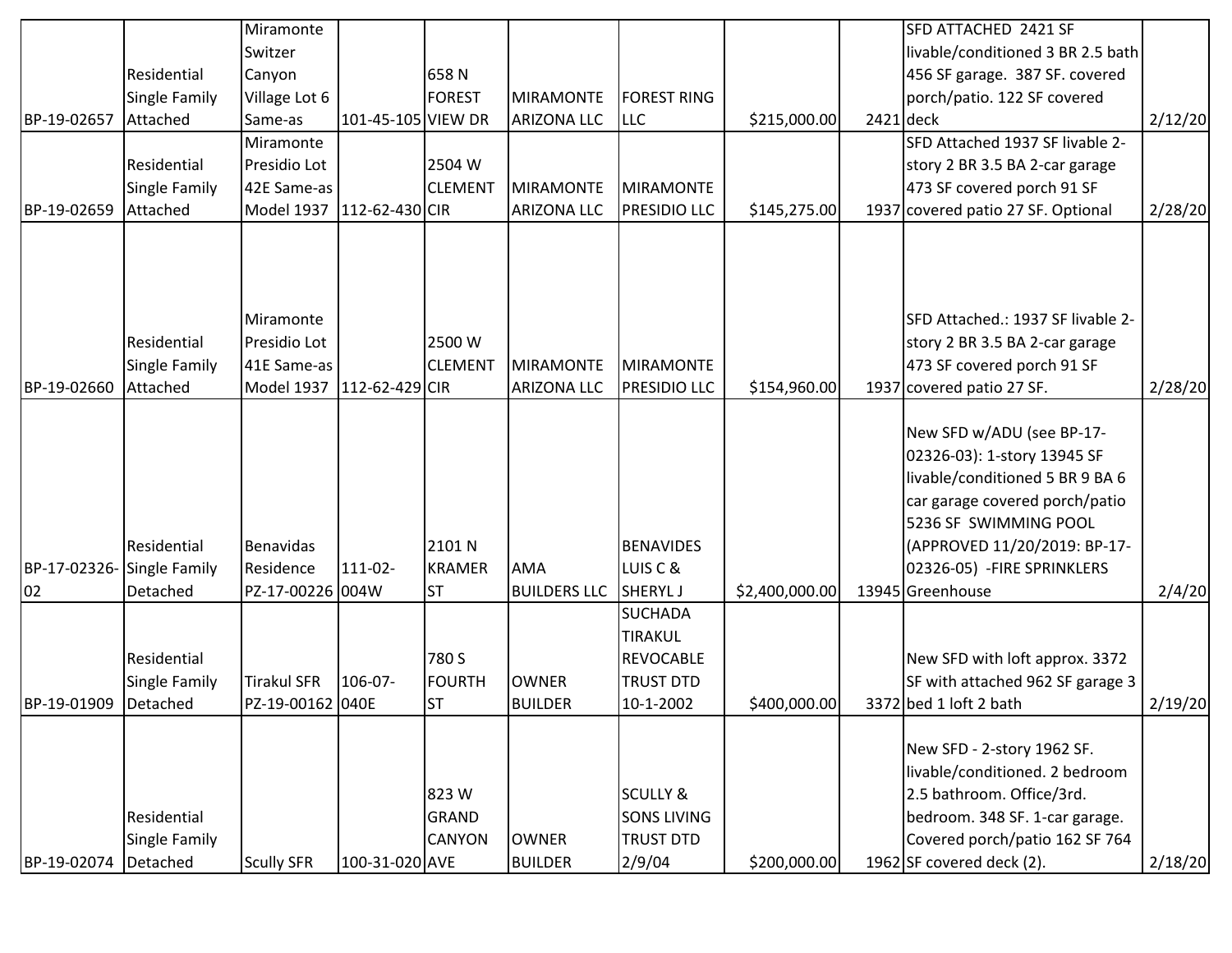|              |               |                                |                     |                 |                     |                     |              |         | New SFD and ADU: 5-BR; 4.5-                                         |         |
|--------------|---------------|--------------------------------|---------------------|-----------------|---------------------|---------------------|--------------|---------|---------------------------------------------------------------------|---------|
|              |               |                                |                     |                 |                     |                     |              |         | BA; 1-Level; 4187-SF ADU: 1-BR;                                     |         |
|              |               |                                |                     |                 | <b>STILLEY</b>      | <b>FERGUSON</b>     |              |         | 1-BA; 1-Level; 869-SF Attached 4-                                   |         |
|              | Residential   |                                |                     | 4855 E          | <b>TULLOSS</b>      | <b>RONNEY</b>       |              |         | Car Garage: 1440-SF Exterior                                        |         |
|              | Single Family | Ferguson                       |                     | <b>GANDALF</b>  | <b>DESIGN BUILD</b> | LYNN &              |              |         | Patios & Covered Parking: 2110-                                     |         |
| BP-19-02408  | Detached      | <b>SFD</b>                     | 106-08-008 LN       |                 | <b>GROUP</b>        | <b>KAREN ANN</b>    | \$700,000.00 | 4187 SF |                                                                     | 2/26/20 |
|              |               |                                |                     |                 |                     |                     |              |         |                                                                     |         |
|              |               |                                |                     |                 |                     |                     |              |         | New Single Family Dwelling: 4-                                      |         |
|              | Residential   | Villanueva                     |                     |                 |                     |                     |              |         | BR; 2.5-BA; 2-Story; 1792-SF                                        |         |
|              | Single Family | Single Family                  |                     | 2517N           | <b>OWNER</b>        | VILLANUEVA          |              |         | Livable (896-SF Ea. LVL); 18-SF                                     |         |
| BP-19-02526  | Detached      | Dwelling #1                    | 109-09-066 THIRD ST |                 | <b>BUILDER</b>      | <b>FLORENCIO G</b>  | \$130,000.00 |         | 1792 Front Covered Porch.                                           | 2/18/20 |
|              | Residential   |                                |                     |                 |                     |                     |              |         |                                                                     |         |
| BP-19-02526- | Single Family | Villanueva                     |                     | 2517 N          | <b>OWNER</b>        | VILLANUEVA          |              |         | New SFD 4-BR; 2.5-BA; 2-Story;<br>1792-SF Livable (896-SF Ea. LVL); |         |
| 02           | Detached      | SFR <sub>#2</sub>              | 109-09-066 THIRD ST |                 | <b>BUILDER</b>      | <b>FLORENCIO G</b>  | \$130,000.00 |         | 1792 18-SF Front Covered Porch.                                     |         |
|              |               |                                |                     |                 |                     |                     |              |         |                                                                     | 2/18/20 |
|              |               |                                |                     |                 |                     |                     |              |         | New SFD (2-On one lot): 4-BR; 3-                                    |         |
|              |               |                                |                     |                 |                     |                     |              |         | BA; 2-Story; 1499-SF Livable                                        |         |
|              | Residential   | Schmieder                      |                     | 612W            | <b>JAMB</b>         | <b>JAMB</b>         |              |         | (569.33-SF Main Level; 929.33-SF                                    |         |
|              | Single Family | SFD; 2                         |                     | <b>TOMBSTO</b>  | <b>CONSTRUCTIO</b>  | <b>CONSTRUCTI</b>   |              |         | Upper Level); 480-SF 2-Car                                          |         |
| BP-19-02566  | Detached      | Homes 1 Lot 100-36-017 NE AVE  |                     |                 | N                   | ON LLC              | \$210,000.00 |         | 1499 Garage; 121.5-SF Covered Porch.   2/20/20                      |         |
|              |               |                                |                     |                 |                     |                     |              |         |                                                                     |         |
|              |               |                                |                     |                 |                     |                     |              |         | New SFD (2-On one lot): 4-BR; 3-                                    |         |
|              |               |                                |                     |                 |                     |                     |              |         | BA; 2-Story; 1499-SF Livable                                        |         |
|              | Residential   | Schmieder                      |                     | 612W            | <b>JAMB</b>         | <b>JAMB</b>         |              |         | (569.33-SF Main Level; 929.33-SF                                    |         |
| BP-19-02566- | Single Family | SFD 1 Lot 2                    |                     | <b>TOMBSTO</b>  | <b>CONSTRUCTIO</b>  | <b>CONSTRUCTI</b>   |              |         | Upper Level); 480-SF 2-Car                                          |         |
| 01           | Detached      | <b>Homes</b>                   | 100-36-017 NE AVE   |                 | N                   | ON LLC              | \$210,000.00 |         | 1499 Garage; 121.5-SF Covered Porch.   2/20/20                      |         |
|              |               |                                |                     |                 |                     |                     |              |         |                                                                     |         |
|              |               |                                |                     |                 |                     |                     |              |         | New sfd: 3331-SF Total Livable                                      |         |
|              |               |                                |                     |                 |                     |                     |              |         | (2642-SF Main LVL; 689-SF                                           |         |
|              |               | Capstone                       |                     |                 |                     | <b>HIATT DAVID</b>  |              |         | Basement LVL); 1760-SF Finished                                     |         |
|              |               | Homes;                         |                     |                 |                     | M                   |              |         | Basement; 451-SF Covered                                            |         |
|              | Residential   | Anasazi                        |                     | 2048 N          |                     | <b>REVOCABLE</b>    |              |         | Porch; 497-SF Uncovered Deck;                                       |         |
|              | Single Family | Ridge SFD                      |                     | <b>COBBLEST</b> | <b>CAPSTONE</b>     | <b>LIVING TRUST</b> |              |         | 1276-SF 3-Car Garage; 3-BR; 3.5-                                    |         |
| BP-19-02600  | Detached      | Lot 34                         | 111-23-034 ONE CIR  |                 | <b>HOMES LLC</b>    | DTD 04-13-06        | \$237,720.00 |         | 3331 BA; 1-Study; 1-AZ Room.                                        | 2/26/20 |
|              |               |                                |                     |                 |                     | <b>BERMAN</b>       |              |         |                                                                     |         |
|              |               |                                |                     |                 |                     | <b>DANIEL D</b>     |              |         | New Single Family residence:                                        |         |
|              | Residential   |                                |                     | 2800N           | <b>RAMSEY</b>       | <b>SURVIVORS</b>    |              |         | 2321-SF livable; 970-SF covered                                     |         |
|              | Single Family |                                |                     | <b>PEBBLE</b>   | <b>CONSTRUCTIO</b>  | TRUST UAD 4-        |              |         | deck; 896-SF 3-car garage; 3-BR;                                    |         |
| BP-19-02680  | Detached      | Berman SFD 117-06-026 BEACH DR |                     |                 | N COMPANY           | $3 - 01$            | \$65,000.00  |         | 2321 2.5-BA                                                         | 2/10/20 |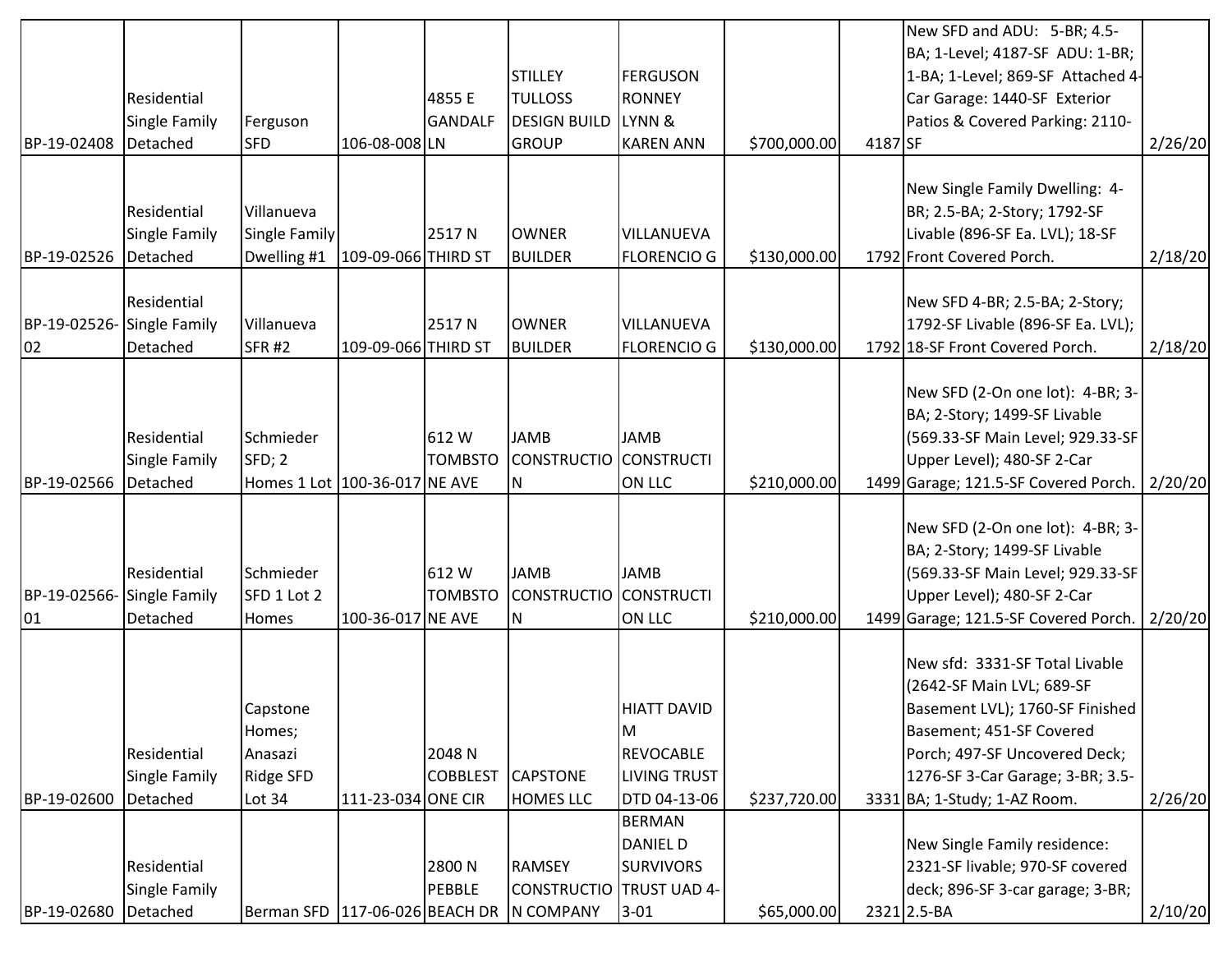|                     |               |                                     |                     |                  |                                   |                        |              |         | New SFD - Model Plan 1459: 1-     |         |
|---------------------|---------------|-------------------------------------|---------------------|------------------|-----------------------------------|------------------------|--------------|---------|-----------------------------------|---------|
|                     |               | Miramonte                           |                     | 2452W            |                                   | <b>WOODY</b>           |              |         | story 2 BR 2 BA 1459 SF           |         |
|                     | Residential   | Presidio Lot                        |                     | <b>MISSION</b>   |                                   | <b>MOUNTAIN</b>        |              |         | livable/conditioned. 2-car garage |         |
|                     | Single Family | 39C Model                           |                     | <b>TIMBER</b>    | <b>MIRAMONTE</b>                  | <b>HOLDINGS</b>        |              |         | 424 SF covered porch/patios 140   |         |
| BP-19-02791         | Detached      | 1459                                | 112-62-378 CIR      |                  | <b>ARIZONA LLC</b>                | <b>LLC</b>             | \$116,720.00 | 1459 SF |                                   | 2/24/20 |
|                     |               |                                     |                     |                  |                                   |                        |              |         | New SFD - Model Plan 1459: 1-     |         |
|                     |               | Miramonte                           |                     | 2456 W           |                                   | <b>WOODY</b>           |              |         | story 2 BR 2 BA 1459 SF           |         |
|                     | Residential   | Presidio Lot                        |                     | <b>MISSION</b>   |                                   | <b>MOUNTAIN</b>        |              |         | livable/conditioned; 2-car garage |         |
|                     | Single Family | 38C Model                           |                     | <b>TIMBER</b>    | <b>MIRAMONTE</b>                  | <b>HOLDINGS</b>        |              |         | 424 SF Covered porch/patios 140   |         |
| BP-19-02794         | Detached      | 1459                                | 112-62-377 CIR      |                  | <b>ARIZONA LLC</b>                | <b>LLC</b>             | \$116,720.00 | 1459 SF |                                   | 2/28/20 |
|                     | Residential   |                                     |                     | 608 S            | <b>HOPE</b>                       | <b>ELM TREE</b>        |              |         |                                   |         |
|                     | Single Family | Fountaine                           |                     |                  | FOUNTAIN CONSTRUCTIO APPARTMENT   |                        |              |         | New SF dwelling: 4224-SF          |         |
| BP-19-02815         | Detached      | <b>SFD</b>                          | 104-02-053 E ST     |                  | NLLC                              | S LLC                  | \$500,000.00 |         | 4224 livable; 3-Story; 8-BR; 8-BA | 2/19/20 |
|                     |               |                                     |                     | 1123N            |                                   |                        |              |         |                                   |         |
|                     |               | James Re-                           |                     | <b>NAVAJO</b>    | Altitude                          | JAY JAMES &            |              |         |                                   |         |
| BP-20-00196         | Roofing       | roofing                             | 102-08-004 DR       |                  | <b>Roofing LLC</b>                | <b>ALYSON</b>          | \$11,000.00] |         | tear off and re roof              | 2/3/20  |
|                     |               |                                     |                     | 6060N            |                                   | <b>RUSSELL ALEX</b>    |              |         |                                   |         |
|                     |               |                                     |                     | <b>SMOKE</b>     | High Elevation J & KAITLYN        |                        |              |         |                                   |         |
| BP-20-00205         | Roofing       | Russell Roof   113-36-135   RISE DR |                     |                  | <b>Roofing LLC</b>                | M                      | \$5,350.00   |         | tear off and re roof              | 2/4/20  |
|                     |               |                                     |                     | 109 W            |                                   | <b>STONEBRAKE</b>      |              |         |                                   |         |
|                     |               | Stonebaker                          |                     | <b>OAK AVE</b>   | <b>IDEAL</b>                      | R DONALD               |              |         |                                   |         |
| BP-20-00208         | Roofing       | Re-roof                             | 110-07-079 APT 2    |                  | <b>ROOFING INC</b>                | <b>MARTIN</b>          | \$13,620.00  |         | tear off and re roof              | 2/4/20  |
|                     |               |                                     |                     | 6701 E           |                                   |                        |              |         |                                   |         |
|                     |               | Farber Re-                          |                     | <b>EAGLE</b>     | <b>IDEAL</b>                      | <b>FARBER</b>          |              |         |                                   |         |
| BP-20-00209         | Roofing       | roof                                | 117-27-068 CREST DR |                  | <b>ROOFING INC</b>                | <b>FELICE</b>          | \$9,930.00   |         | tear off and re roof              | 2/4/20  |
|                     |               |                                     |                     | 1209 N           | MATT'S                            | <b>BROWN</b>           |              |         |                                   |         |
|                     |               | Brown Re-                           |                     | MCMILLAN DRYWALL |                                   | DENNIS W &             |              |         |                                   |         |
| BP-20-00213         | Roofing       | roof                                | 102-08-043 RD       |                  | <b>PATCH INC</b>                  | <b>MARSHA A</b>        | \$6,800.00   |         | tear off and re roof              | 2/6/20  |
| BP-20-00249         | Roofing       | roof                                | 117-31-013 LAKEVIEW |                  | <b>ROOFING INC</b>                | <b>WILLIAM P &amp;</b> | \$7,380.00   |         | tear off and re roof              | 2/12/20 |
|                     |               |                                     |                     |                  | <b>POLARIS</b>                    | <b>HERNANDEZ</b>       |              |         |                                   |         |
|                     |               | <b>I</b> Hernandez                  |                     |                  | 996 W LIL RESTORATION KEILA ZUGEY |                        |              |         |                                   |         |
| BP-20-00252         | Roofing       | Roof                                | 112-51-038 BEN TRL  |                  | <b>INC</b>                        | & DAVID                | \$3,500.00   |         | tear off and re roof              | 2/12/20 |
|                     |               |                                     |                     |                  |                                   |                        |              |         |                                   |         |
|                     |               |                                     |                     | 1530N            | <b>NOAH'S ARK</b>                 | <b>GERSHATER-</b>      |              |         |                                   |         |
|                     |               | Gershater                           |                     | <b>NAVAJO</b>    | <b>ROOFING CO</b>                 | <b>WEED FAMILY</b>     |              |         |                                   |         |
| BP-20-00253         | Roofing       | Roof                                | 102-07-016 DR       |                  | <b>INC</b>                        | <b>TRUST</b>           | \$7,000.00   |         | tear off and re roof              | 2/12/20 |
|                     |               |                                     |                     |                  |                                   | <b>MARY L</b>          |              |         |                                   |         |
|                     |               |                                     |                     | 3510N            | <b>POLARIS</b>                    | <b>HORNSBY</b>         |              |         |                                   |         |
|                     |               | Hornsby                             |                     |                  | <b>CHILDRESS RESTORATION</b>      | <b>TRUST UTA</b>       |              |         |                                   |         |
| BP-20-00275 Roofing |               | Roof                                | 108-02-053 ST       |                  | <b>INC</b>                        | <b>DTD</b>             | \$2,500.00   |         | tear off and re roof              | 2/18/20 |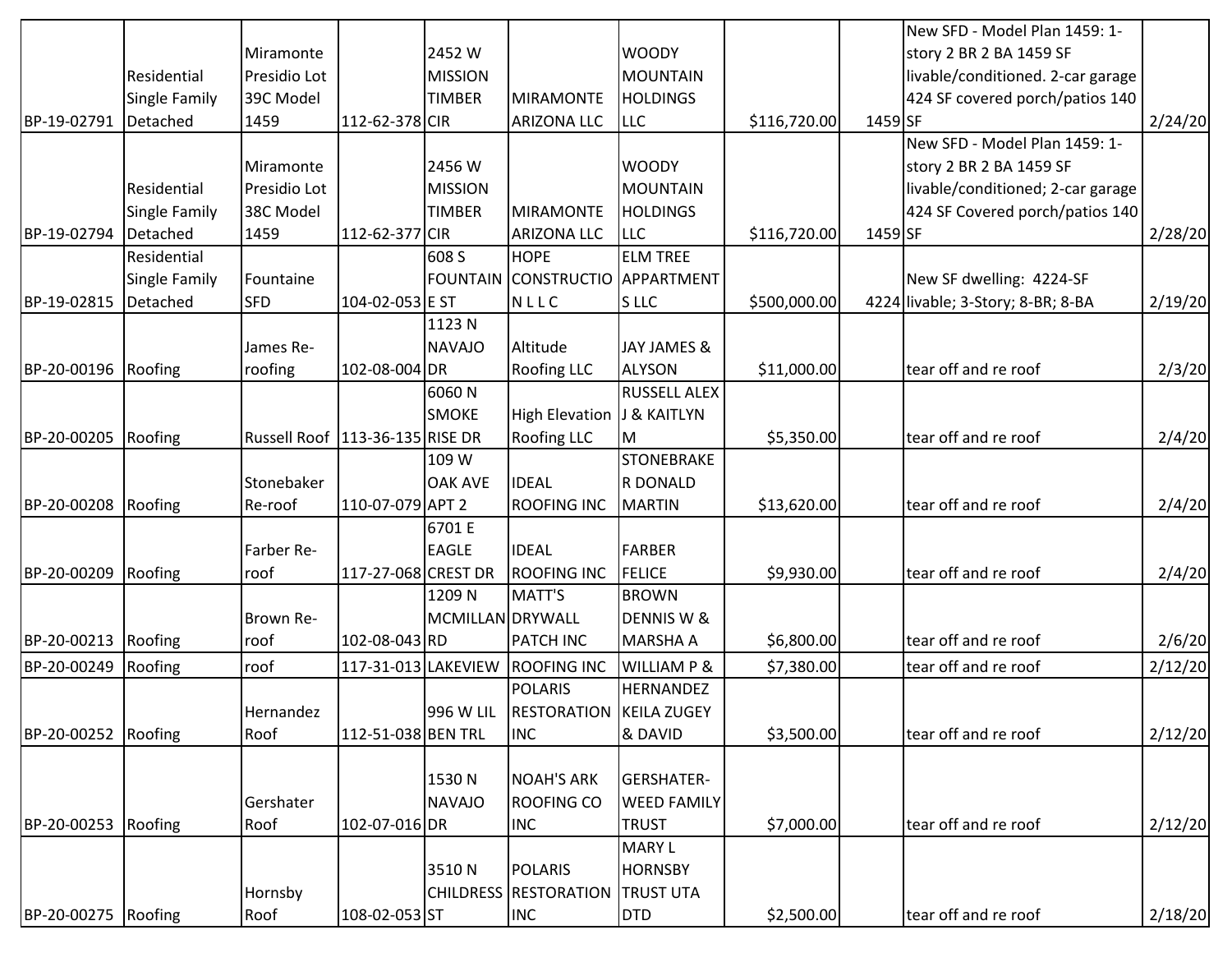|                     |         |                               |                    |                          |                                  | <b>RODRIQUEZ</b>    |                         |                      |         |
|---------------------|---------|-------------------------------|--------------------|--------------------------|----------------------------------|---------------------|-------------------------|----------------------|---------|
|                     |         |                               |                    |                          |                                  | MICHAEL             |                         |                      |         |
|                     |         |                               |                    | 1747 N                   | POLARIS                          | <b>HENRY &amp;</b>  |                         |                      |         |
|                     |         | Rodriguez                     |                    |                          | <b>FOXGLENN RESTORATION</b>      | ROSEANNE            |                         |                      |         |
| BP-20-00276 Roofing |         | Roof                          | 107-17-100 ST      |                          | <b>INC</b>                       | <b>MARIE</b>        | \$3,500.00              | tear off and re roof | 2/18/20 |
|                     |         |                               |                    | 1156N                    |                                  | <b>NELSON L</b>     |                         |                      |         |
|                     |         | Denapoli                      |                    | <b>SKY VIEW</b>          | <b>MAXIMUM</b>                   | <b>TRUST DTD</b>    |                         |                      |         |
| BP-20-00277         | Roofing | Roof                          | 114-10-011 ST      |                          | <b>ROOFING INC</b>               | 08-10-99            | \$11,000.00             | tear off and re roof | 2/18/20 |
|                     |         |                               |                    | 1182 N                   |                                  |                     |                         |                      |         |
|                     |         |                               |                    | <b>SKY VIEW</b>          | <b>MAXIMUM</b>                   | WETZEL              |                         |                      |         |
| BP-20-00278         | Roofing | Wetzel Roof 114-10-012 ST     |                    |                          | <b>ROOFING INC</b>               | <b>WENDY S</b>      | \$11,000.00]            | tear off and re roof | 2/18/20 |
|                     |         |                               |                    | 4843 E                   | <b>NOAH'S ARK</b>                |                     |                         |                      |         |
|                     |         |                               |                    | <b>HALFMOO</b>           | <b>ROOFING CO</b>                | PFEIFFER            |                         |                      |         |
| BP-20-00281         | Roofing | Pfeiffer Roof 113-36-072 N DR |                    |                          | <b>INC</b>                       | <b>RICHARD L</b>    | \$6,000.00              | tear off and re roof | 2/19/20 |
|                     |         |                               |                    | 3311 S                   | Northern                         |                     |                         |                      |         |
|                     |         |                               |                    | <b>MOORE</b>             | Design                           | <b>DORNAN</b>       |                         |                      |         |
| BP-20-00293         | Roofing | Dornan Roof 112-15-026 CIR    |                    |                          | <b>Services</b>                  | <b>BARBARA</b>      | \$7,600.00              | tear off and re roof | 2/20/20 |
|                     |         |                               |                    | 107 E                    | Northern                         |                     |                         |                      |         |
|                     |         |                               |                    | WOODLAN Design           |                                  |                     |                         |                      |         |
| BP-20-00294         | Roofing | Holtz Roof                    | 104-10-085 D DR    |                          | <b>Services</b>                  | <b>HOLTZ RYAN</b>   | \$4,000.00              | tear off and re roof | 2/20/20 |
|                     |         |                               |                    | 1113N                    |                                  | <b>MAYER</b>        |                         |                      |         |
|                     |         | Mayer Re                      |                    | <b>WAKONDA</b> Prostruct |                                  | <b>FAMILY</b>       |                         |                      |         |
| BP-20-00315 Roofing |         | Roof                          | 114-17-029 ST      |                          | <b>Builders LLC</b>              | <b>TRUST</b>        | \$31,000.00             | tear off and re roof | 2/24/20 |
| BP-20-00316         | Roofing | Roof                          | 117-27-027 VAIL DR |                          | <b>Builders LLC</b>              | <b>MARIE</b>        | \$12,000.00]            | tear off and re roof | 2/24/20 |
|                     |         |                               |                    |                          |                                  | <b>HANSEN</b>       |                         |                      |         |
|                     |         |                               | 101-30-            | 850 E                    | Prostruct                        | <b>LIVING TRUST</b> |                         |                      |         |
| BP-20-00317         | Roofing | Hansen Re<br>Roof             | 023D               | <b>DAVID DR</b>          | <b>Builders LLC</b>              | DTD 3-29-01         | \$21,000.00]            | tear off and re roof | 2/24/20 |
|                     |         |                               |                    |                          |                                  |                     |                         |                      |         |
|                     |         |                               |                    | 1440 N                   |                                  | CALLAN              |                         |                      |         |
|                     |         | Callan Re                     |                    | <b>ROYAL</b>             | Prostruct                        | <b>TANNER &amp;</b> |                         |                      |         |
| BP-20-00318 Roofing |         | Roof                          |                    |                          | 117-18-034 OAKS WAY Builders LLC | <b>DIXIE</b>        | \$14,000.00             | tear off and re roof | 2/24/20 |
|                     |         |                               |                    | 903 W                    |                                  |                     |                         |                      |         |
|                     |         |                               |                    | <b>GRAND</b>             |                                  | FARNAM              |                         |                      |         |
|                     |         | Farman Re                     | 100-32-            | <b>CANYON</b>            | Prostruct                        | WARREN              |                         |                      |         |
| BP-20-00319 Roofing |         | Roof                          | 011A               | <b>AVE</b>               | <b>Builders LLC</b>              | EDWARD              | \$7,499.00              | tear off and re roof | 2/24/20 |
| BP-20-00321         | Roofing | Vargas Re                     | 117-06-063 4740 E  |                          | <b>OWNER</b>                     | VARGAS A &          | $\overline{$}22,000.00$ | re roof no tear off  | 2/24/20 |
|                     |         |                               |                    | 13 E                     |                                  | <b>STONEBROOK</b>   |                         |                      |         |
|                     |         |                               |                    | <b>JUNIPER</b>           | <b>BIG SKY</b>                   | <b>SCOTT N</b>      |                         |                      |         |
| BP-20-00336 Roofing |         | Barnes Roof   110-07-022 AVE  |                    |                          | <b>ROOFING INC</b>               | <b>CPWROS</b>       | \$12,550.00             | Tear off reroof      | 2/26/20 |